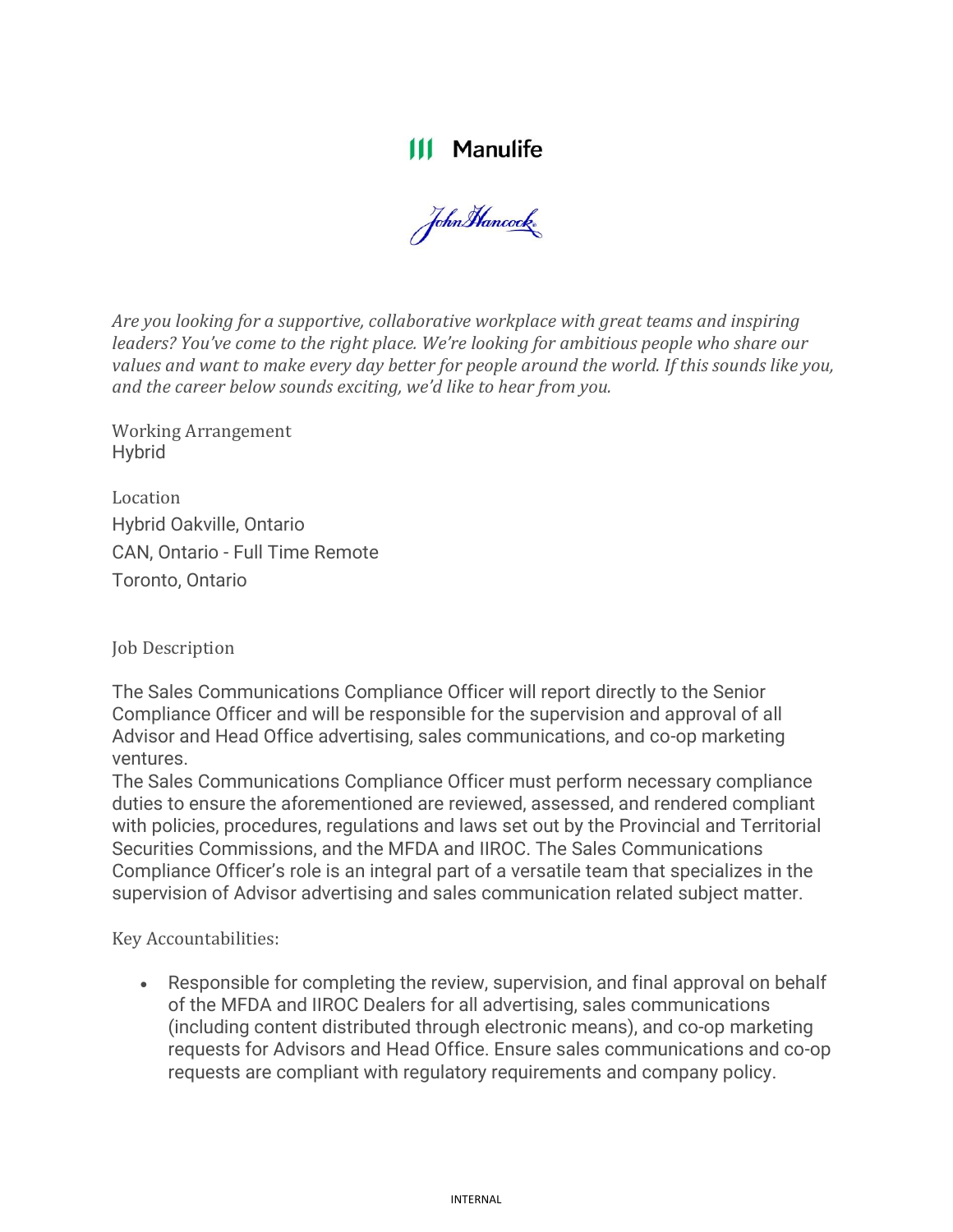- Produce a well-documented audit trail of the supervision process to evidence that reviews and approvals completed by the Sales Communications department were conducted in accordance with regulatory requirements.
- Detect and report any concerns relating to Advisors' marketing and advertising activities that may pose a risk for the Advisor, the Dealer, and the integrity of the Manulife brand and be able to identify those concerns that require escalation.
- Administer the social media compliance monitoring tool. Complete initial reviews and approvals of all Advisors' Social Media profiles and posted content through the compliance tool for IIROC and MFDA Advisors for both static and active social media sites (LinkedIn, Twitter, Facebook).
- Conduct ongoing social media supervision, for alerts received under the configured compliance policies for changes to profiles or content that have been flagged and maintain compliance workflow and incident logging.
- Review and approve all Advisors' website material for content run through the Dealer's approved website vendor(s) and custom websites. Monitor for changes to website content using the approved vendor(s) compliance tools. Maintain accurate digital records of the regulatory supervision audit trail and archived data.
- Provide the Dealer's Advisors with high quality, accurate and timely compliance direction, advice, and support and keep advisors informed of their ongoing compliance responsibilities and requirements.
- Assist the Manager to develop and improve corporate guidelines with respect to sales communications and co-op marketing supervision processes and remain well informed of industry rule changes.
- Maintain the strength of the Compliance team and consistency in the application of the supervision process by actively participating in team meetings, contributing toward team goals, and participating on team projects.
- Assist in responding to investigations, audits, and regulatory reviews
- Other duties may be assigned by the reporting Manager

Job Requirements (Knowledge/Skills/Proficiencies):

- Bachelor's Degree/College Diploma
- Preferred proficiency courses: Canadian Securities Course, CSI Conduct and Practices Handbook Course
- Minimum two years of experience in a mutual fund dealer, a securities dealer, or a financial industry related firm preferred
- Detailed knowledge of the rules and regulations governing the financial services industry with respect to sales communication and co-op marketing material
- Knowledge of the products offered by the mutual fund and securities dealers
- Strong technology knowledge and skills
- Strong interpersonal skills and ability to prioritize tasks
- Must possess outstanding communications skills, verbal and written
- Possess strong time-management skills and highly detail oriented
- Must be adaptable and able to react to changing needs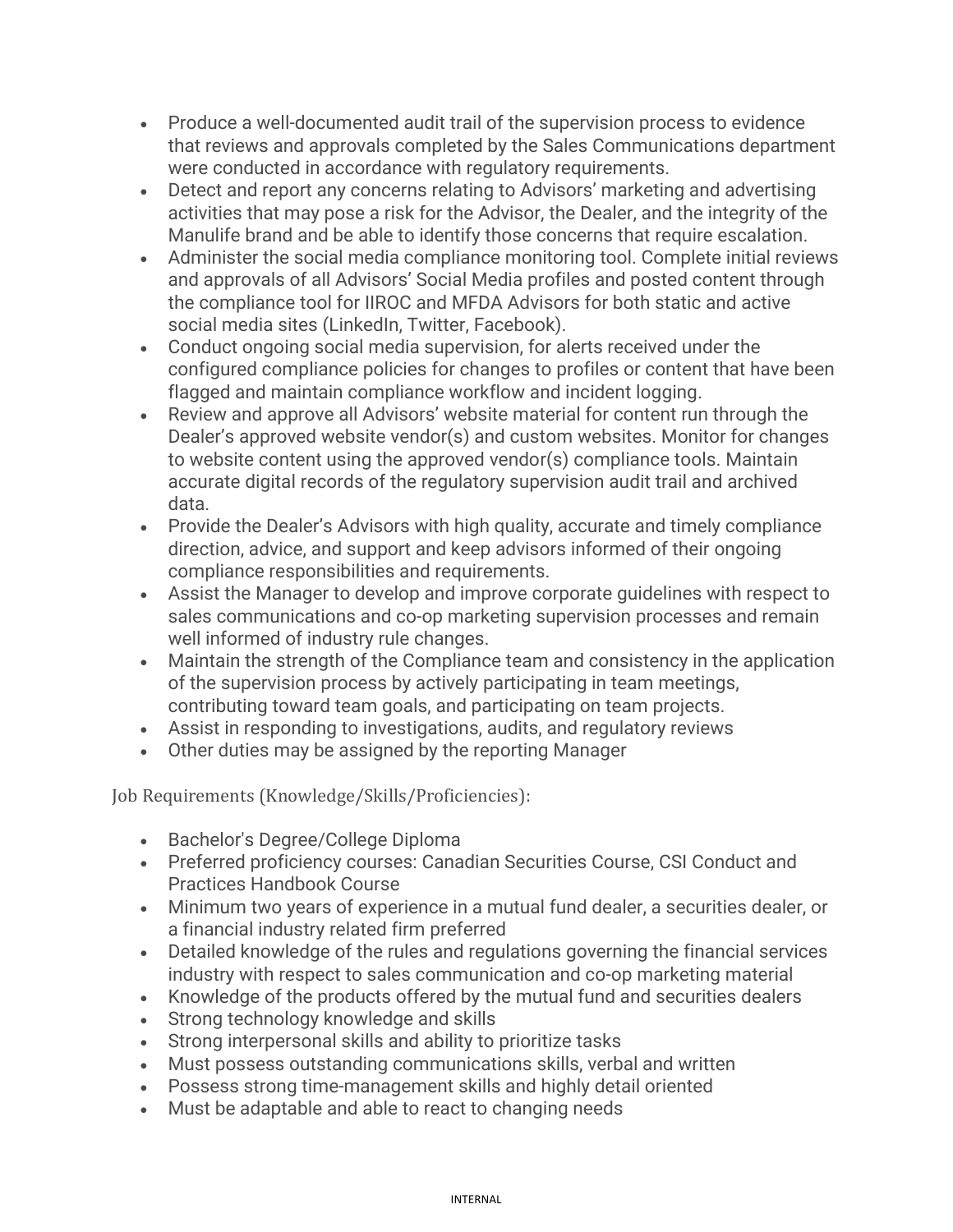- Ability to use PC applications and systems including Word, Excel, Outlook, Adobe Acrobat
- Ability to multitask and perform in a multifaceted work environment
- Bilingualism (English & French) preferred

## [Click Here to Apply](https://manulife.wd3.myworkdayjobs.com/MFCJH_Jobs/job/Oakville-Ontario/Sales-Communications-Compliance-Officer_JR22061533) Now

*Every career at Manulife/John Hancock provides the opportunity to learn new skills and move your career forward. Ready to make an impact somewhere? What are you waiting for? Apply today.*

## About John Hancock and Manulife

John Hancock is a unit of Manulife Financial Corporation, a leading international financial services group that helps people make their decisions easier and lives better. We operate primarily as John Hancock in the United States, and Manulife globally, including Canada, Asia and Europe. We provide financial advice, insurance and wealth and asset management solutions for individuals, groups and institutions. Assets under management and administration by Manulife and its subsidiaries were CAD\$1.3 trillion (US\$1.1 trillion) as of June 30, 2021. Manulife Financial Corporation trades as MFC on the TSX, NYSE, and PSE, and under 945 on the SEHK. Manulife can be found at [manulife.com.](https://www.manulife.com/)

One of the largest life insurers in the United States, John Hancock supports more than 10 million Americans with a broad range of financial products, including [life insurance,](https://www.johnhancock.com/life-insurance.html) [annuities,](https://www.jhannuities.com/Marketing/default.aspx) [investments,](https://www.jhinvestments.com/) [401\(k\) plans,](https://www.johnhancock.com/retirement.html) and [education savings plans.](https://www.jhinvestments.com/529) Additional information about John Hancock may be found at [johnhancock.com.](https://www.johnhancock.com/index.html)

Manulife is an Equal Opportunity Employer

## *At Manulife/John Hancock, we embrace our diversity. We strive to*

*attract, develop and retain a workforce that is as diverse as the customers we serve and to foster an inclusive work environment that embraces the strength of cultures and individuals. We are committed to fair recruitment, retention, advancement and compensation, and we administer all of our practices and programs without discrimination on the basis of race, ancestry, place of origin, colour, ethnic origin, citizenship, religion or religious beliefs, creed, sex (including pregnancy and pregnancy-related conditions), sexual orientation, genetic characteristics, veteran status, gender identity, gender expression, age, marital status, family status, disability, or any other ground protected by applicable law.*

*It is our priority to remove barriers to provide equal access to employment. A Human Resources representative will work with applicants who request a reasonable accommodation during the application process. All information shared during the accommodation request process will be stored and used in a manner that is consistent with applicable laws and*